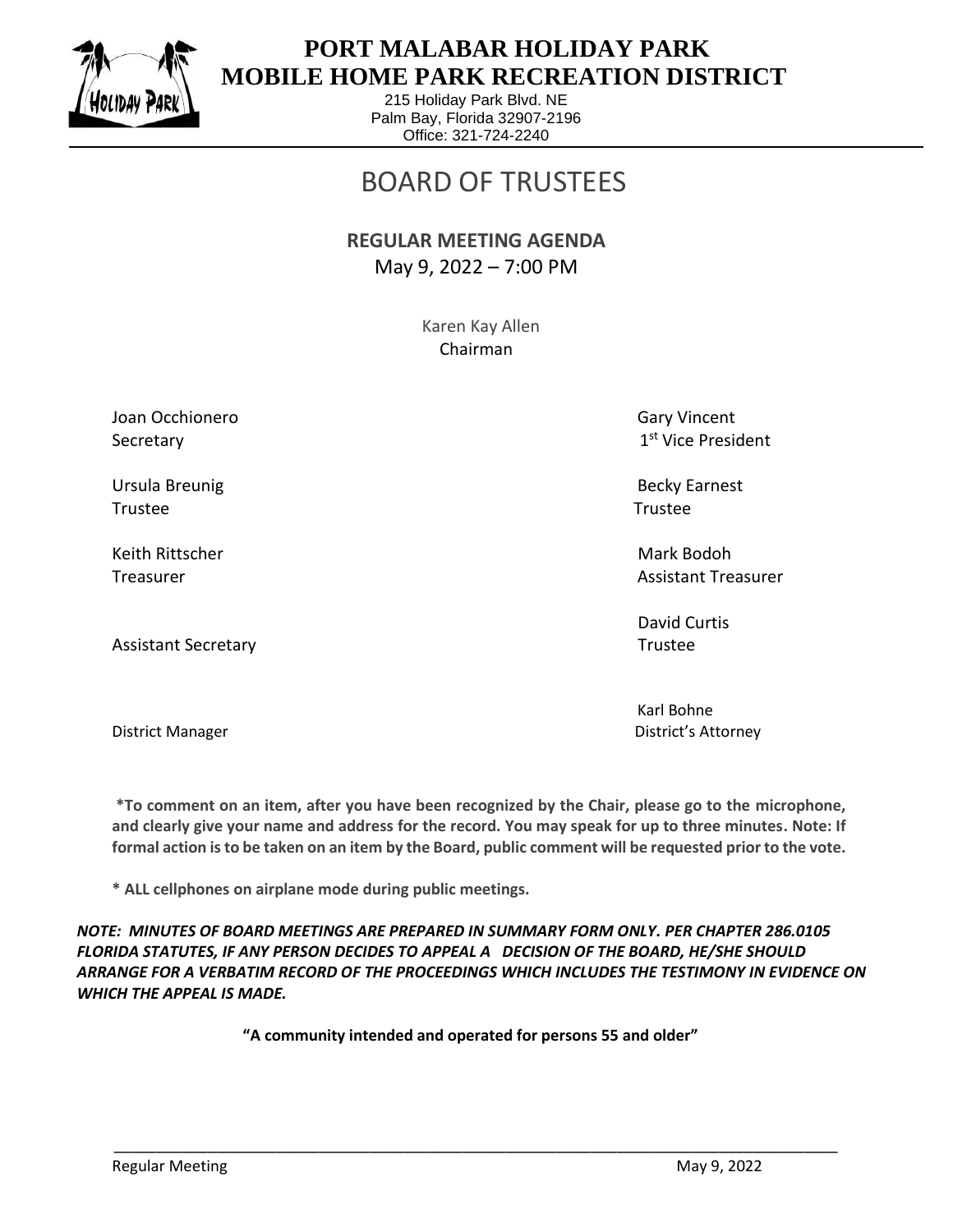

### **PORT MALABAR HOLIDAY PARK MOBILE HOME PARK RECREATION DISTRICT**

215 Holiday Park Blvd. NE Palm Bay, Florida 32907-2196 Office: 321-724-2240

- **1. Meeting Call to Order**
- **2. Invocation**
- **3. Pledge of Allegiance**
- **4. Roll Call**
- **5. Chairman Announcements- Please fill out compliant forms and sign it. If want something fixed you have to fill one out. If no signature no action will be taken.**

\_\_\_\_\_\_\_\_\_\_\_\_\_\_\_\_\_\_\_\_\_\_\_\_\_\_\_\_\_\_\_\_\_\_\_\_\_\_\_\_\_\_\_\_\_\_\_\_\_\_\_\_\_\_\_\_\_\_\_\_\_\_\_\_\_\_\_\_\_\_\_\_\_\_\_\_\_\_\_\_\_\_\_\_\_

- **6. Letter of intent- Kathy Stone**
	- **Action: Motion to Approve Trustee Comment Public Comment Call for vote**
- **7. Approval of the Meeting Minutes for 04/25/22**
	- **Action: Motion to Approve 04/25/22 Trustee Comment Public Comment Call for vote**
- **8. New Business**
	- **Becky Earnest Recommendation**
	- **Action: Motion to Approve Trustee Comment Public Comment Call for vote**
		- **Mary Quirk – About Us Booklet**
	- **Action: Motion to Approve Trustee Comment Public Comment Call for vote**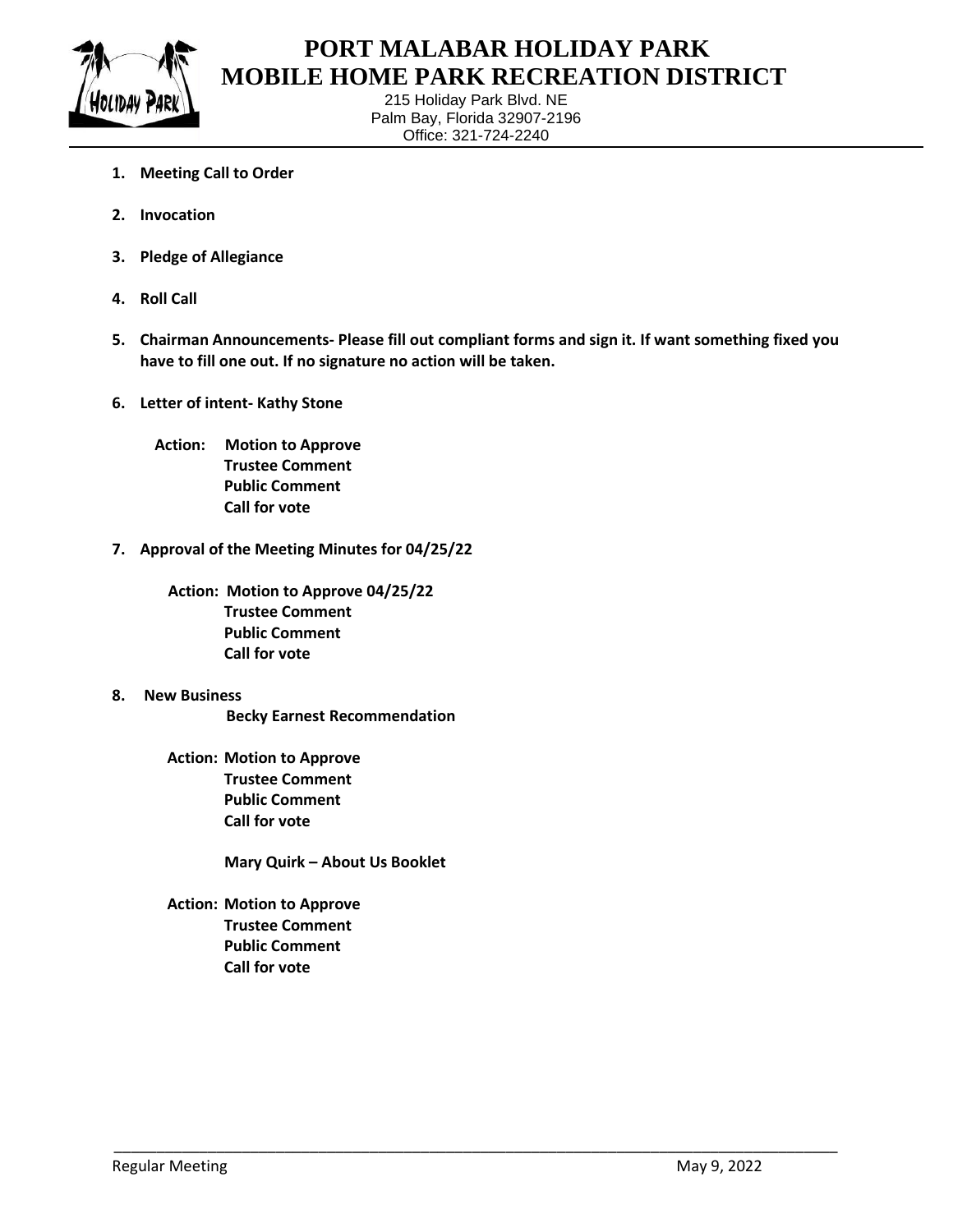

### **PORT MALABAR HOLIDAY PARK MOBILE HOME PARK RECREATION DISTRICT**

215 Holiday Park Blvd. NE Palm Bay, Florida 32907-2196 Office: 321-724-2240

\_\_\_\_\_\_\_\_\_\_\_\_\_\_\_\_\_\_\_\_\_\_\_\_\_\_\_\_\_\_\_\_\_\_\_\_\_\_\_\_\_\_\_\_\_\_\_\_\_\_\_\_\_\_\_\_\_\_\_\_\_\_\_\_\_\_\_\_\_\_\_\_\_\_\_\_\_\_\_\_\_\_\_\_\_

#### **Keith Rittscher- present 1st draft of budget to trustees**

 **Action: Motion to Approve Trustee Comment Public Comment Call for vote**

#### **Air Conditioners Approval**

**Action: Motion to Approve Trustee Comment Public Comment Call for vote**

#### **9. Old Business**

**a. HR Committee and Bambee**

**Action: Motion to Approve Trustee Comment Public Comment Call for vote**

- **b. Bridge Repairs/Replacements at the Ponds**
- **Action: Motion to Approve Trustee Comment Public Comment Call for vote**
- **c. Vent System/ San Effect Environmental**
- **Action: Motion to Approve Trustee Comment Public Comment Call for vote**
- **d. Spectrum Contract**
- **Action: Motion to Approve Trustee Comment Public Comment Call for Vote**